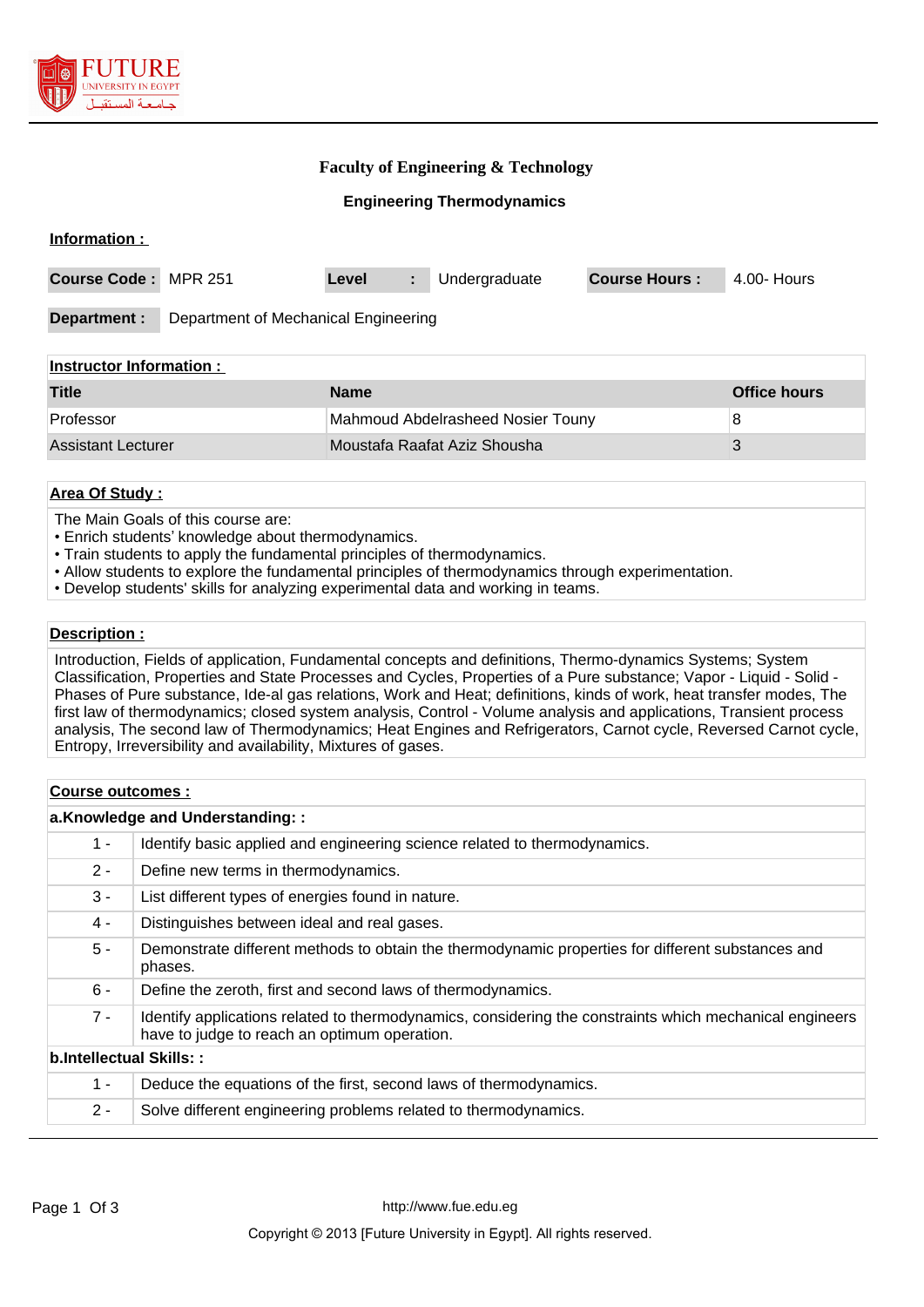

| $3 -$                                        | Analyse different engineering systems using thermodynamics principles.                                |  |  |  |
|----------------------------------------------|-------------------------------------------------------------------------------------------------------|--|--|--|
| 4 -                                          | Relate the energy efficiency ratio of a given system to Carnot efficiency.                            |  |  |  |
| <b>c.Professional and Practical Skills::</b> |                                                                                                       |  |  |  |
| $1 -$                                        | Practice basic experiments related to thermodynamics.                                                 |  |  |  |
| $2 -$                                        | Follow up safety requirements at experimental work and observe the appropriate steps to manage risks. |  |  |  |
| $3 -$                                        | Analyse experimental results.                                                                         |  |  |  |
| 4 -                                          | Write a technical report on a project or an assignment.                                               |  |  |  |
| d.General and Transferable Skills::          |                                                                                                       |  |  |  |
| $1 -$                                        | Collaborate effectively within multidisciplinary team in preparing researches in heat transfer.       |  |  |  |
| $2 -$                                        | Refer to relevant literature.                                                                         |  |  |  |

# **Course Topic And Contents :**

| <b>Topic</b>                                                                   | No. of hours Lecture |   | <b>Tutorial / Practical</b> |
|--------------------------------------------------------------------------------|----------------------|---|-----------------------------|
| Property and state, processes and cycles.                                      | 6                    | 3 | 3                           |
| Definition of work and heat transfer.                                          | 9                    | 6 | 3                           |
| Ideal gases; state equation; specific heat at constant pressure and<br>volume. | 6                    | 3 | 3                           |
| Pure substances and phase equilibrium.                                         | 6                    | 3 | 3                           |
| Tables of thermodynamic properties.                                            | 6                    | 3 | 3                           |
| First law of thermodynamics; closed and open systems.                          | 6                    | 3 | 3                           |
| Applications of first law of thermodynamics.                                   | 6                    | 3 | 3                           |
| Transient system analysis.                                                     | 9                    | 6 | 3                           |
| Second law of thermodynamics.                                                  | 9                    | 6 | 3                           |
| Basic concepts and definitions; system types.                                  | 6                    | 3 | 3                           |
| Entropy.                                                                       | 12                   | 6 | 6                           |

# **Teaching And Learning Methodologies :**

| Interactive lecture    |
|------------------------|
| <b>Discussion</b>      |
| Problem-based learning |
| Laboratory experiments |
| Research activity      |

| Course Assessment :          |                                  |    |                    |  |  |
|------------------------------|----------------------------------|----|--------------------|--|--|
| <b>Methods of assessment</b> | <b>Relative weight % Week No</b> |    | <b>Assess What</b> |  |  |
| Assignments                  | 5.00                             |    |                    |  |  |
| Final Exam                   | 40.00                            | 15 |                    |  |  |
| Lab. Experiments             | 5.00                             |    |                    |  |  |